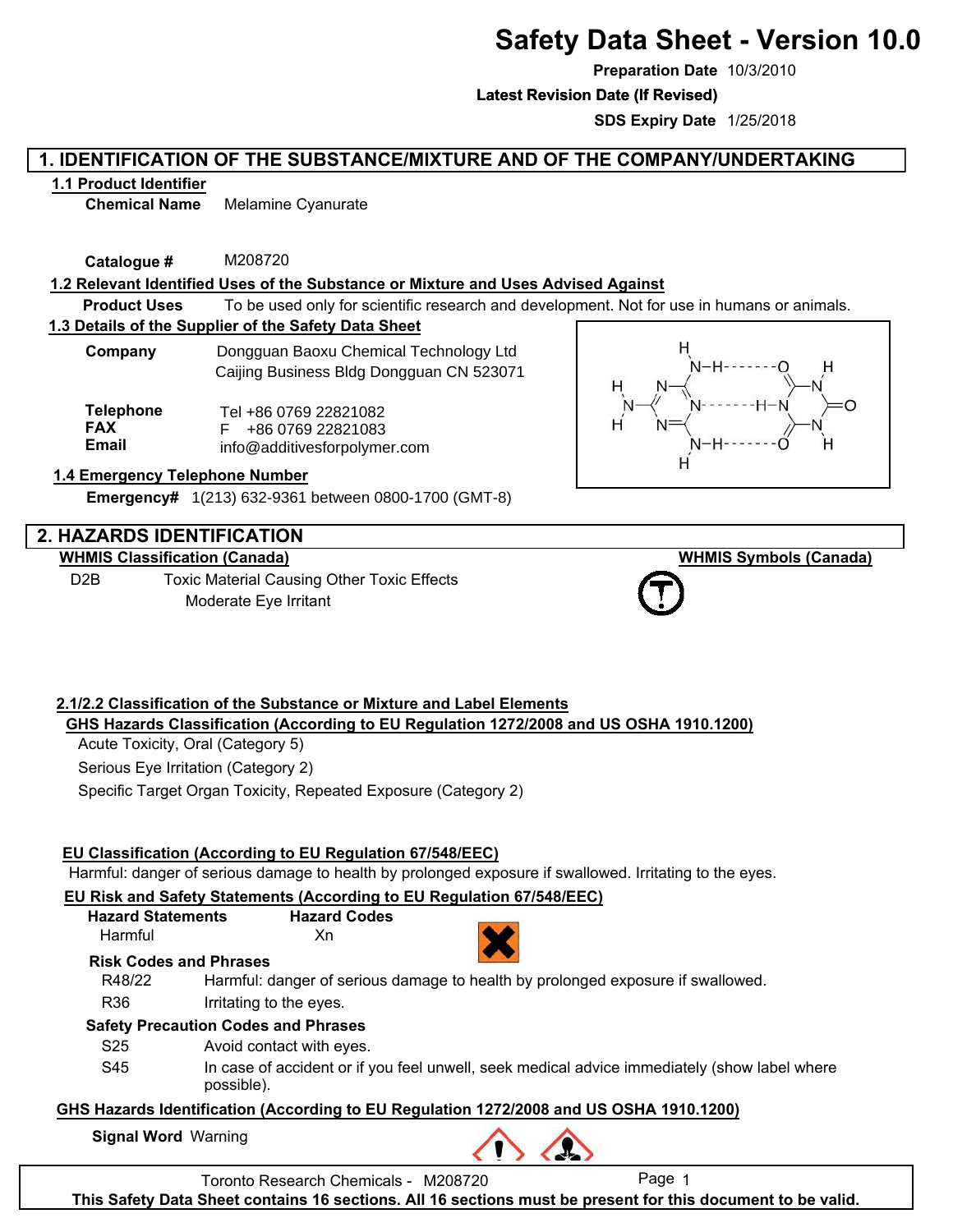### **GHS Hazard Statements**



H303 H319 May be harmful if swallowed. Causes serious eye irritation.

H373 May cause damage to organs through prolonged or repeated exposure.

### **GHS Precautionary Statements**

| P260           | Do not breathe dust/fume/gas/mist/vapours/spray.                                                                                    |
|----------------|-------------------------------------------------------------------------------------------------------------------------------------|
| P305/P351/P338 | IF IN EYES: Rinse cautiously with water for several minutes. Remove contact lenses, if<br>present and easy to do. Continue rinsing. |
| P314           | Get medical advice/attention if you feel unwell.                                                                                    |

# **2.3 Unclassified Hazards/Hazards Not Otherwise Classified**

No data available

# **3. COMPOSITION/INFORMATION ON INGREDIENTS**

### **3.1 Substances**

**Molecular Formula:**  $C_6H_9N_9O_3$ 

Molecular Weight: 255.19 37640-57-6 **CAS Registry #: EC#:**

### **Synonyms**

Melamine Cyanuric Acid Adduct; Melamine Isocyanurate; 1,3,5-Triazine-2,4,6-triamine, compd. with 1,3,5-triazine -2,4,6(1H,3H,5H)-trione (1:1); Budit 314; Budit 315; Budit 315E; C 1; CG 610; CG 615; D 022; DHF 100; FR 6120; Flameproof MC-M; Fyrol MC; JLS-MC 810; JLS-MC 810D; MC 1; MC 1 (Cyanurate); MC 101; MC 101 (Cyanurate); MC 1100; MC 15; MC 2010N; MC 20SJ; MC 25; MC 4000; MC 410; MC 4500; MC 490; MC 50; MC 5F; MC 5S; MC 600; MC 6000; MC 610; MC 640; MC 690; MC 810; MC 810 (Fireproofing Agent); MC White; MC-C 0; MCA; MCA 12; MCA 15; MCA 25; MCA-C 0; MCA-C 1; MCA-CO; MCA-COP; MX; MX 44; MX 601; Melagard MC 25; Melagard MC 8; Melamine isocyanurate; Melamine-cyanuric Acid Compd.; Melamine-isocyanuric Acid Compd.; Melapur 50; Melapur

### **3.2 Mixtures**

Not a mixture

# **4. FIRST AID MEASURES**

# **4.1 Description of First Aid Measures**

### **General Advice**

If medical attention is required, show this safety data sheet to the doctor.

### **If Inhaled**

If inhaled, move casualty to fresh air. If not breathing, give artificial respiration and consult a physician.

### **In Case of Skin Contact**

Wash affected area with soap and water. Consult a physician if any exposure symptoms are observed.

### **In Case of Eye Contact**

Immediately rinse eyes with plenty of water for at least 15 minutes. Consult a physician.

### **If Swallowed**

Never give anything by mouth to an unconscious person. Rinse mouth with water. Do NOT induce vomiting unless advised to do so by a physician or Poison Control Center. Seek medical attention.

### **4.2 Most Important Symptoms and Effects, Both Acute and Delayed**

No data available

# **4.3 Indication of any Immediate Medical Attention and Special Treatment Needed**

No data available

# **5. FIREFIGHTING MEASURES**

# **5.1 Extinguishing Media**

# **Suitable Extinguishing Media**

Use water spray, alcohol-resistant foam, dry chemical or carbon dioxide.

# **5.2 Special Hazards Arising from the Substance or Mixture**

Carbon oxides, Nitrogen oxides

# **5.3 Advice for Firefighters**

Toronto Research Chemicals - M208720 Page 2 **This Safety Data Sheet contains 16 sections. All 16 sections must be present for this document to be valid.**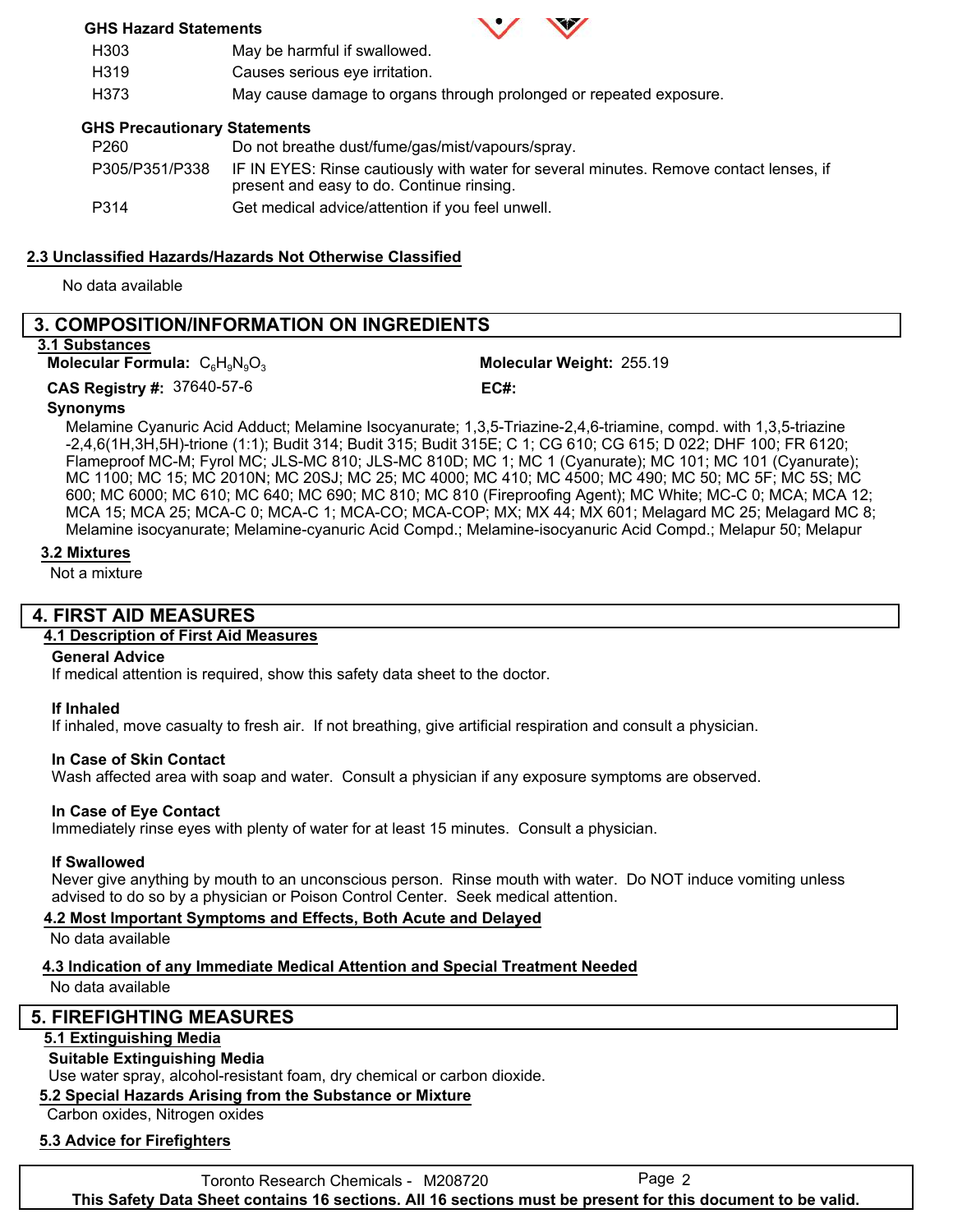Wear self contained breathing apparatus for fire fighting if necessary.

#### **5.4 Further Information**

No data available

# **6. ACCIDENTAL RELEASE MEASURES**

**6.1 Personal Precautions, Protective Equipment and Emergency Procedures**

Use recommended personal protective equipment (see Section 8). Prevent the formation of dusts and mists. Adequate ventilation must be provided to ensure dusts or mists are not inhaled.

#### **6.2 Environmental Precautions**

Material should not be allowed to enter the environment. Prevent further spillage or discharge into drains, if safe to do so.

### **6.3 Methods and Materials for Containment and Cleaning Up**

Contain the spill and then collect using non-combustible absorbent material (such as clay, diatomaceous earth, vermiculite or other appropriate material). Place material in a suitable, sealable container and then dispose according to local/national regulations and guidance (see Section 13).

For protective equipment, refer to Section 8. For disposal, see Section 13.

### **7. HANDLING AND STORAGE**

### **7.1 Precautions for Safe Handling**

Avoid contact with skin and eyes. Ventilation and proper handling are to be used to prevent the formation of dusts and mists. Normal measures for preventative fire protection. No smoking, eating or drinking around this material. Wash hands after use.

#### **7.2 Conditions for Safe Storage, Including any Incompatibilities**

Ensure container is kept securely closed before and after use. Keep in a well ventilated area and do not store with strong oxidizers or other incompatible materials (see Section 10).

Storage conditions: No Data Available

### **7.3 Specific End Uses**

For scientific research and development only. Not for use in humans or animals.

# **8. EXPOSURE CONTROLS/PERSONAL PROTECTION**

### **8.1 Control Parameters**

Contains no components with occupational exposure limits.

### **8.2 Exposure Controls**

### **Appropriate Engineering Controls**

A laboratory fumehood or other appropriate form of local exhaust ventilation should be used to avoid exposure.

### **Personal Protective Equipment**

All recommendations below are advisory in nature and a risk assessment should be performed by the employer/end user prior to use of this product. The type of protective equipment must be selected based on the amount and concentration of the dangerous material being used in the workplace.

### **Eye/Face Protection**

Safety glasses or safety goggles. All equipment should have been tested and approved under appropriate standards, such as NIOSH (US), CSA (Canada), or EN 166 (EU).

### **Skin Protection**

Gloves should be used when handling this material. Gloves are to be inspected prior to use. Contaminated gloves are to be removed using proper glove removal technique so that the outer surface of the glove does not contact bare skin. Dispose of contaminated gloves after use in compliance with good laboratory practices and local requirements.

Gloves used for incidental exposures (splash protection) should be designated as "low chemical resistant" or "waterproof" by EU standard EN 374. Unrated gloves are not recommended. Suggested gloves: AnsellPro nitrile gloves style 92-500 or 92-600, 5 mil thickness. Penetration time has not been determined.

Gloves used for prolonged direct exposure (immersion) should be designated "chemical resistant" as per EN 734 with the resistance codes corresponding to the anticipated use of the material. Suggested gloves: AnsellPro Viton/Butyl gloves style 38-612, 4/8 mil thickness.

Penetration time has not been determined.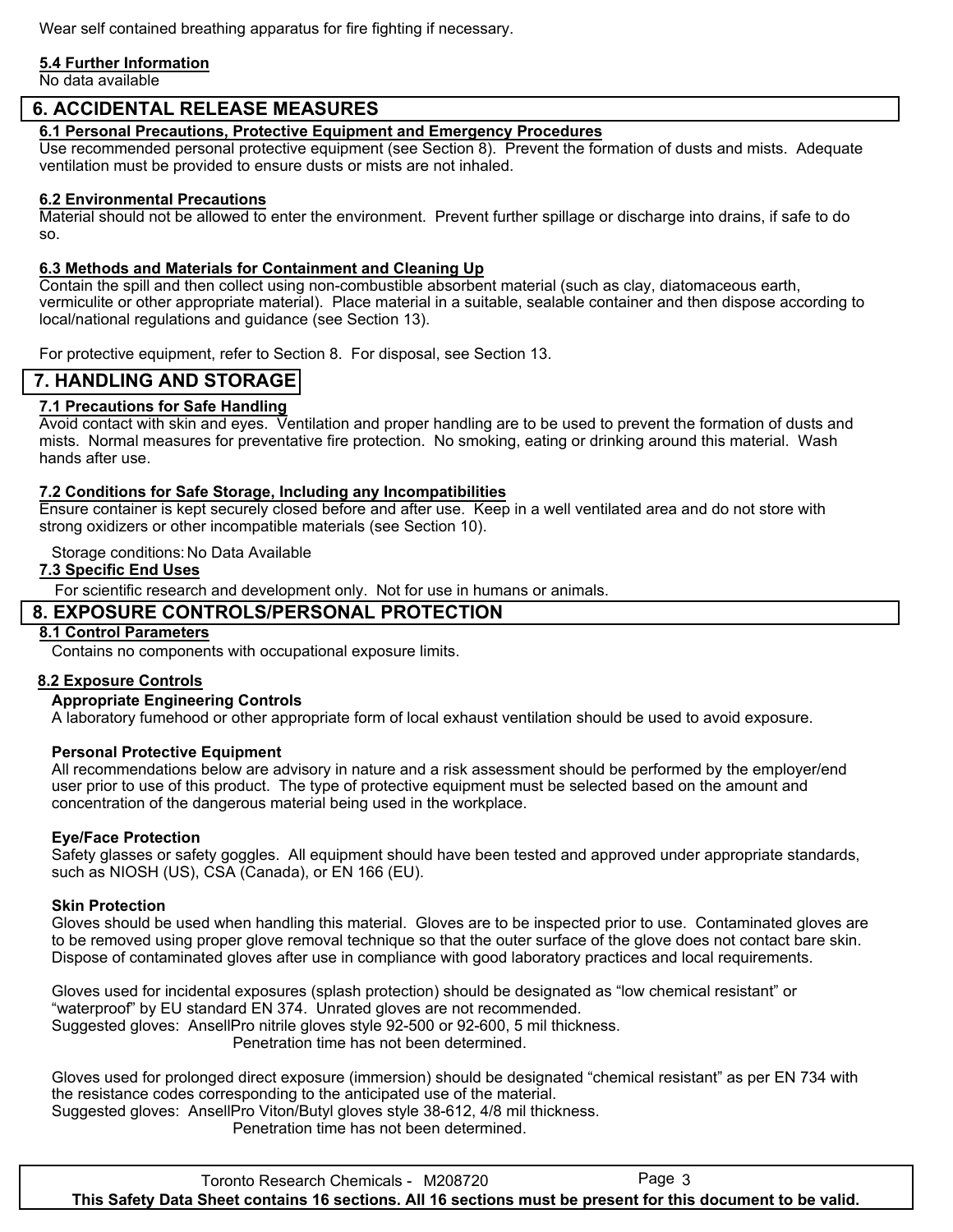These recommendations may not apply if the material is mixed with any other chemical, or dissolved into a solution. A risk assessment must be performed to ensure the gloves will still offer acceptable protection.

#### **Body Protection**

Fire resistant (Nomex) lab coat or coveralls.

### **Respiratory Protection**

Recommended respirators are NIOSH-approved N95 or CEN-approved FFP2 particulate respirators. These are to be only used as a backup to local exhaust ventilation or other engineering controls. If the respirator is the only means of protection, a full-face supplied air respirator must be used.

# **9. PHYSICAL AND CHEMICAL PROPERTIES**

| 9.1 Information on Basic Physical and Chemical Properties      |                                                   |
|----------------------------------------------------------------|---------------------------------------------------|
| A) Appearance                                                  | B) Odour                                          |
| Solid                                                          | No data available                                 |
| C) Odour Threshold                                             | D) pH                                             |
| No data available                                              | No data available                                 |
| E) Melting Point/Freezing Point                                | F) Initial Boiling Point/Boiling Range            |
| No Data Available                                              | No data available                                 |
| G) Flash point                                                 | <b>H) Evaporation Rate</b>                        |
| No data available                                              | No data available                                 |
| I) Flammability (Solid/Gas)                                    | J) Upper/Lower Flammability/Explosive Limits      |
| No data available                                              | No data available                                 |
| K) Vapour Pressure                                             | L) Vapour Density                                 |
| No data available                                              | No data available                                 |
| <b>M) Relative Density</b>                                     | N) Solubility                                     |
| No data available                                              | No Data Available                                 |
| O) Partition Coefficient: n-octanol/water<br>No data available | P) Auto-Ignition Temperature<br>No data available |
| Q) Decomposition Temperature                                   | R) Viscosity                                      |
| No data available                                              | No data available                                 |
| <b>S) Explosive Properties</b>                                 | <b>T) Oxidizing Properties</b>                    |
| No data available                                              | No data available                                 |
| 9.2 Other Information                                          |                                                   |
| no data available                                              |                                                   |
| <b>10. STABILITY AND REACTIVITY</b>                            |                                                   |
| <b>10.1 Reactivity</b>                                         |                                                   |
| No data available                                              |                                                   |
| <b>10.2 Chemical Stability</b>                                 |                                                   |
| Stable under recommended storage conditions.                   |                                                   |
| 10.3 Possibility of Hazardous Reactions                        |                                                   |
| No data available                                              |                                                   |
|                                                                |                                                   |

#### **10.4 Conditions to Avoid**

No data available

#### **10.5 Incompatible Materials**

Strong oxidizing agents.

# **10.6 Hazardous Decomposition Products**

No data available

# **11. TOXICOLOGICAL INFORMATION**

# **11.1 Information on Toxicological Effects**

**A) Acute Toxicity**

# **B) Skin Corrosion/Irritation**

No data available

# **C) Serious Eye Damage/Irritation**

Moderate eye irritant.

Toronto Research Chemicals - M208720 Page 4 **This Safety Data Sheet contains 16 sections. All 16 sections must be present for this document to be valid.**

LD50 (oral - rat) 2500 mg/kg extended to the LD50 (dermal - rat) 5520 mg/kg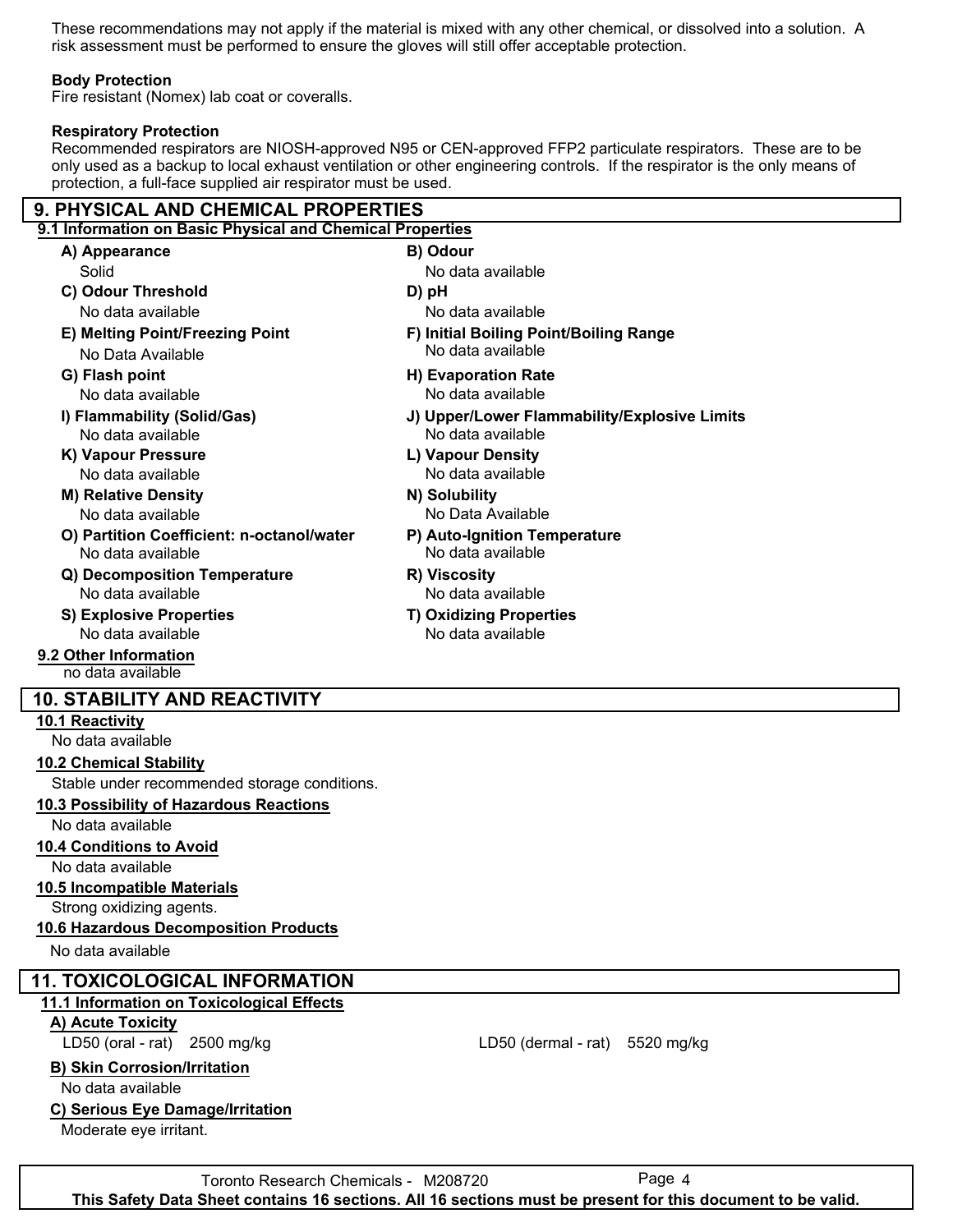**I) Single Target Organ Toxicity - Repeated Exposure J) Aspiration Hazard K) Potential Health Effects and Routes of Exposure Inhalation** No data available No data available No data available May be harmful if inhaled. May cause respiratory tract irritation. May be harmful if swallowed. May be harmful if absorbed through skin. May cause skin irritation. Causes eye irritation. **Ingestion Skin Eyes** No data available **L) Signs and Symptoms of Exposure** To the best of our knowledge, the chemical, physical, and toxicological properties of this material have not been thoroughly investigated. **M) Additional Information** RTECS: XZ1225000  **12. ECOLOGICAL INFORMATION 12.1 Toxicity** No data available **12.2 Persistance and Degradability** No data available **12.3 Bioaccumulative Potential** No data available **12.4 Mobility in Soil** No data available **12.5 Results of PBT and vPvB Assessment** No data available **12.6 Other Adverse Effects** No data available  **13. DISPOSAL CONSIDERATIONS 13.1 Waste Treatment Methods A) Product** Product may be burned in an incinerator equipped with afterburner and scrubber. Excess and expired materials are to be offered to a licensed hazardous material disposal company. Ensure that all Federal and Local regulations regarding the disposal and destruction of this material are followed. **B) Contaminated Packaging** Dispose of as above. **C) Other Considerations** Product is not to be disposed of in sanitary sewers, storm sewers, or landfills.  **14. TRANSPORT INFORMATION 14.1 UN Number** DOT (US): N/A IATA: N/A IMDG: N/A ADR/RID: N/A **14.2 UN Proper Shipping Name** DOT (US)/IATA: Not dangerous goods Toronto Research Chemicals - M208720 Page 5 **This Safety Data Sheet contains 16 sections. All 16 sections must be present for this document to be valid.**

**E) Germ Cell Mutagenicity**

**G) Reproductive Toxicity/Teratogenicity**

**H) Single Target Organ Toxicity - Single Exposure**

**F) Carcinogenicity**

No data available

No data available

No data available

No data available